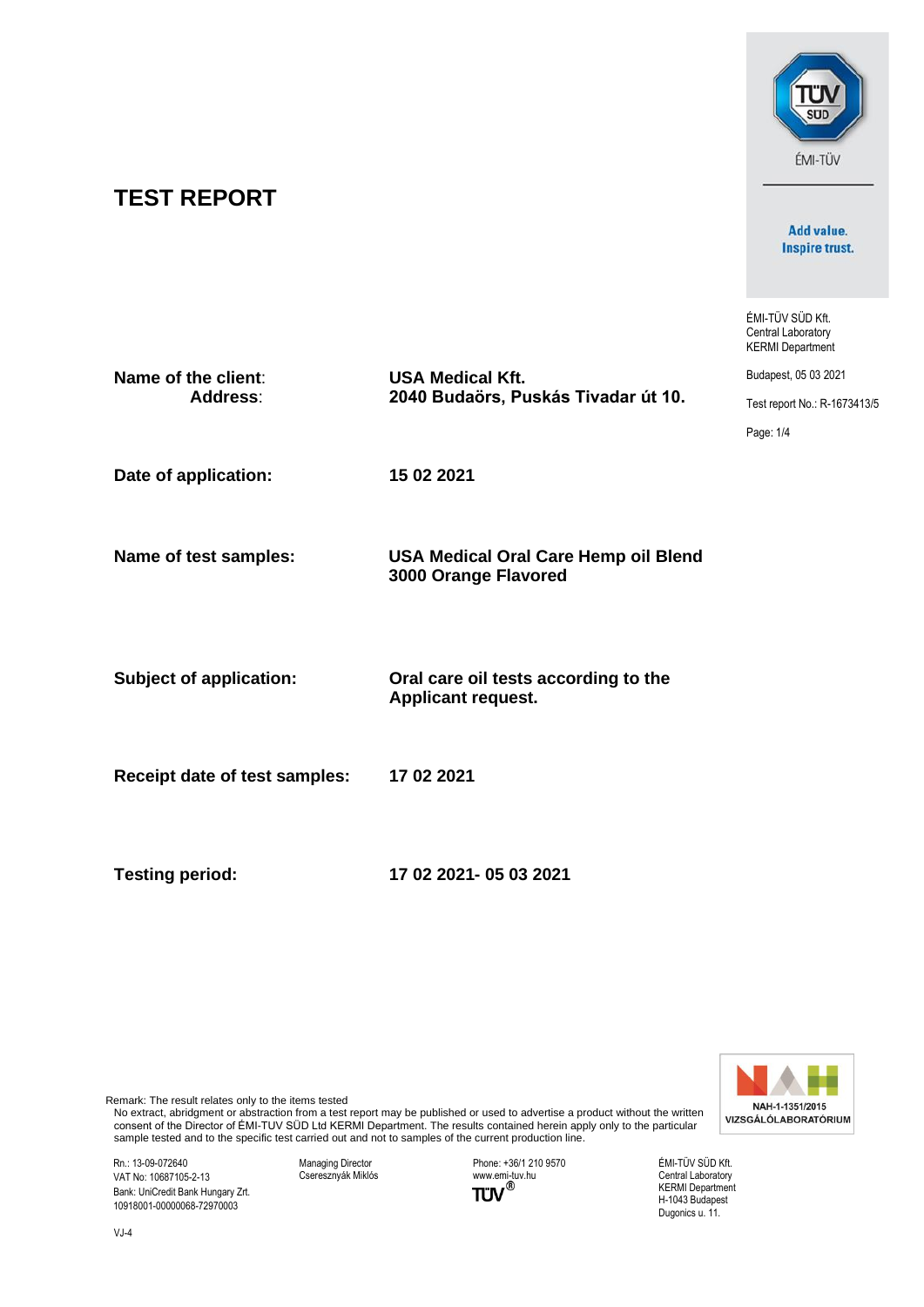

## **Name of test samples: USA Medical Oral Care Hemp oil Blend 3000 Orange Flavored**



The samples were submitted by the Applicant.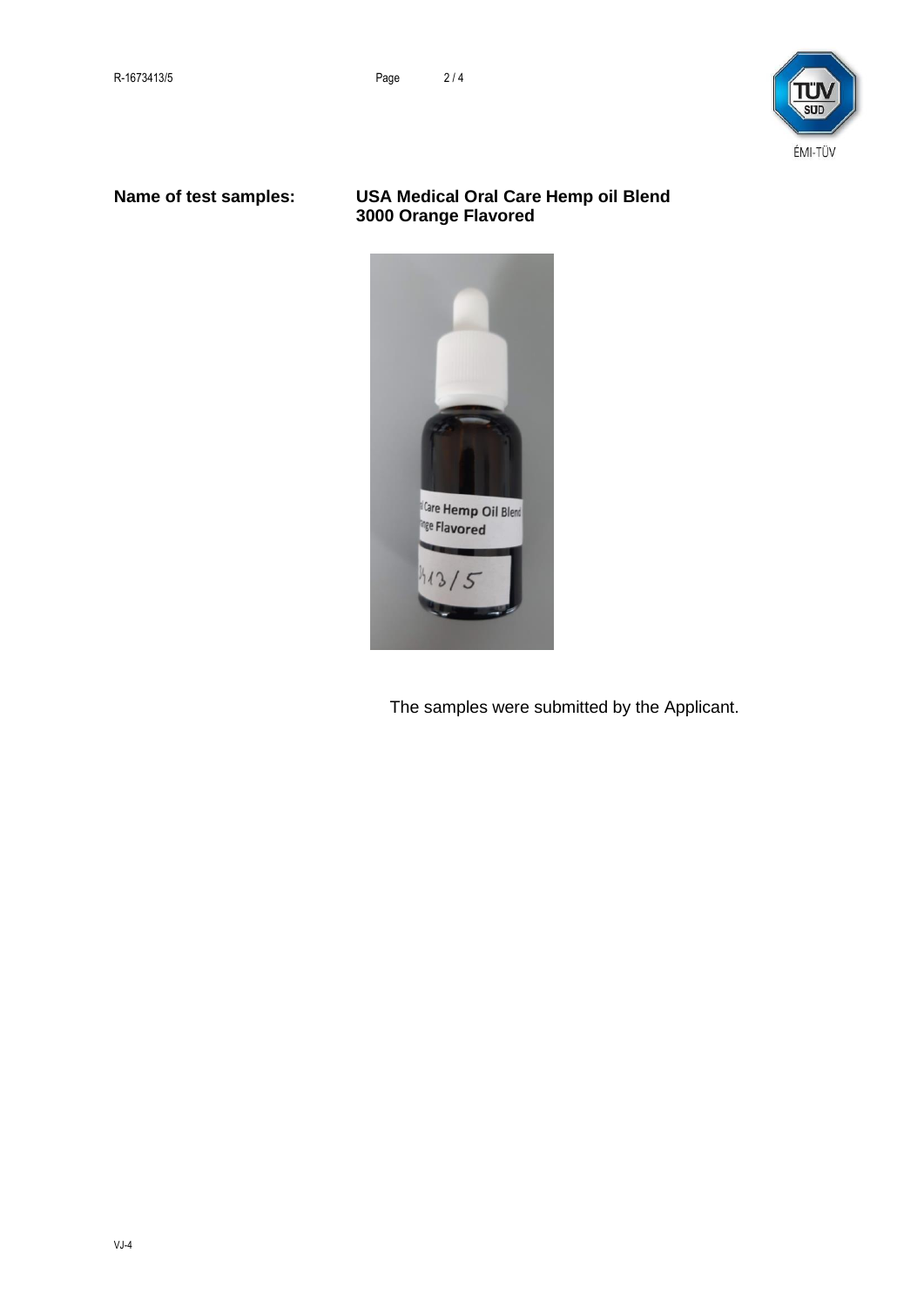

## **Test results:**

## **1. Physical, chemical tests**

| <b>Test parameters</b>                                                                                                                                                                     | <b>Test results</b><br><b>USA Medical Oral Care Hemp oil</b><br><b>Blend</b><br><b>3000 Orange Flavored</b> | <b>Test method</b>                        |
|--------------------------------------------------------------------------------------------------------------------------------------------------------------------------------------------|-------------------------------------------------------------------------------------------------------------|-------------------------------------------|
| Outer:                                                                                                                                                                                     | Intense orange colour, oily texture,<br>liquid with a characteristic odour of<br>raw materials.             | MSZ 11433-3:1982<br>(standard withdrawn)  |
| Dry matter content, % w/w                                                                                                                                                                  | $97.2 \pm 5$ rel.%                                                                                          | MSZ 11433-14:1983<br>(standard withdrawn) |
| pH (tested in solution 1%):                                                                                                                                                                | $6.4 \pm 0.1$                                                                                               | MSZ 11433-4:1982<br>(standard withdrawn)  |
| Fat content, % (m/m)                                                                                                                                                                       | $96.8 \pm 5$ rel. %                                                                                         | MSZ 11433-5:1983<br>(standard withdrawn)  |
| Fat saponification number, mg<br>KOH/g                                                                                                                                                     | 232,6 $\pm$ 5 rel. %                                                                                        | MSZ 11433-5:1893*<br>(standard withdrawn) |
| Heat stability: 37 °C,<br>120 hours:<br>$\rightarrow$ and $\rightarrow$<br>and the state of the state of the state of the state of the state of the state of the state of the state of the | No change.                                                                                                  | MSZ 11437:1988<br>(standard withdrawn)    |

\*Non-accredited method.

## **2. Heavy metal content**

Vizsgálati módszer: ICP-MS; MSZ EN ISO 17294-2:2017

| <b>Test parameters</b> | Test results<br>$± 10$ rel.%<br><b>USA Medical Oral Care Hemp oil</b><br><b>Blend</b><br><b>3000 Orange Flavored</b> | <b>Requirement</b><br><b>Bundesamt für Ver-</b><br>braucherschutz und Le-<br>bensmittelsicherheit<br>(BVL) 2016 |
|------------------------|----------------------------------------------------------------------------------------------------------------------|-----------------------------------------------------------------------------------------------------------------|
| Lead (Pb), mg/kg       | < 0, 1                                                                                                               | $<$ 2 mg/kg                                                                                                     |
| Cadmium (Cd), mg/kg    | < 0, 1                                                                                                               | $<$ 0,1 mg/kg                                                                                                   |
| Antimony (Sb), mg/kg   | < 0, 1                                                                                                               | $<$ 0,5 mg/kg                                                                                                   |
| Arsenic (As), mg/kg    | < 0.2                                                                                                                | $<$ 0,5 mg/kg                                                                                                   |
| Mercury (Hg), mg/kg    | < 0, 1                                                                                                               | $<$ 0,1 mg/kg                                                                                                   |

LOQ : Pb, Cd, Sb, Hg: 0,1 mg/kg; As: 0,2 mg/kg.